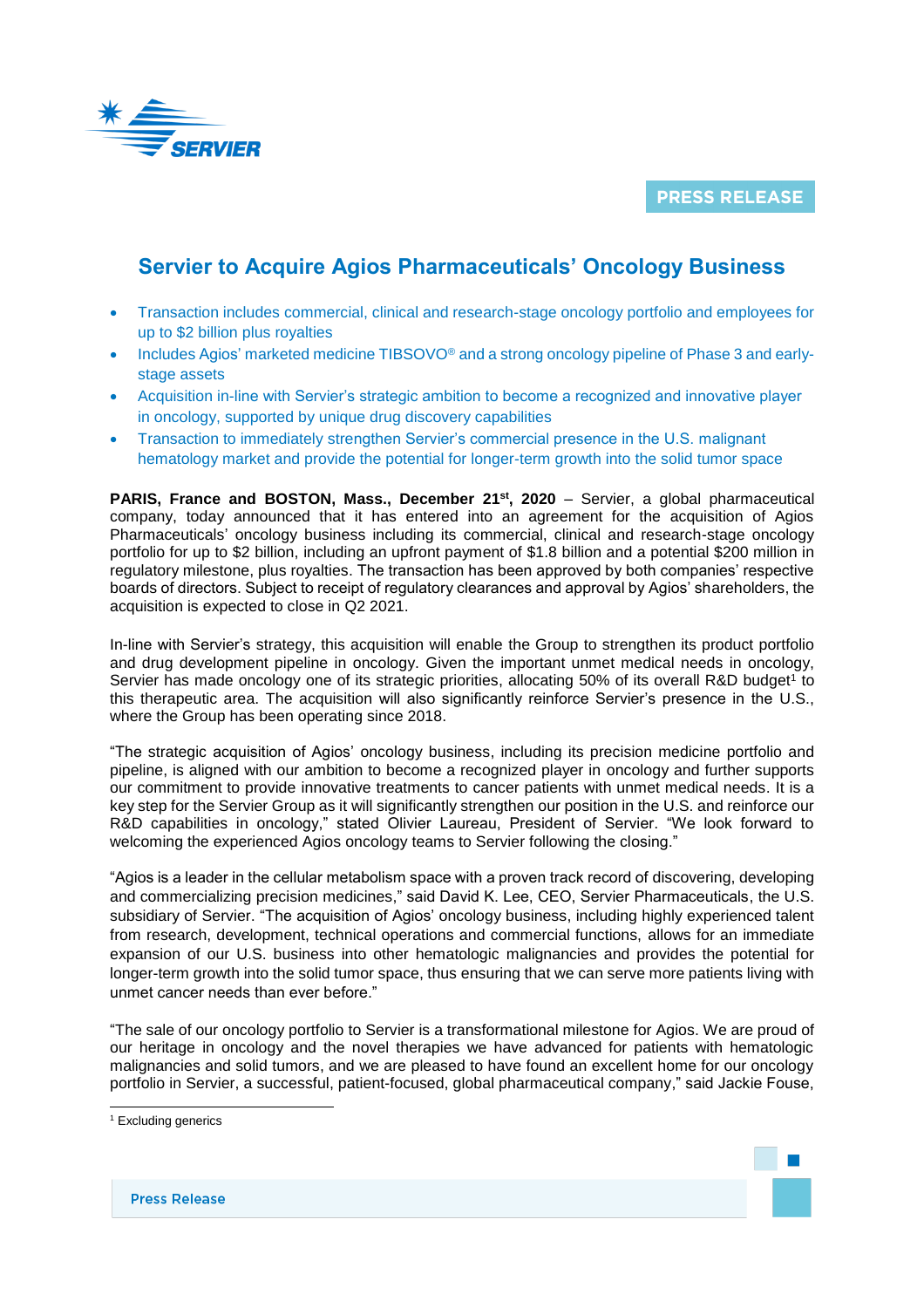

Ph.D., Chief Executive Officer of Agios. "Servier is committed to the oncology patient community and to investing in our assets and our people. This transaction will allow the oncology portfolio to grow and thrive with Servier."

# **Transaction Details**

The transaction includes the transfer of Agios' oncology portfolio and associated employees, including its marketed medicine TIBSOVO® which is approved in the U.S. as monotherapy for the treatment of adults with IDH1-mutant relapsed or refractory acute myeloid leukemia (AML) and for adults with newly diagnosed IDH1-mutant AML who are ≥75 years old or who have comorbidities that preclude the use of intensive induction chemotherapy. TIBSOVO® is also under investigation in two Phase 3 combination trials in newly diagnosed AML, and as a potential treatment for previously treated IDH1-mutant cholangiocarcinoma and IDH1-mutant myelodysplastic syndrome (MDS). Servier will also acquire Agios' co-commercialization responsibilities for Bristol Myers Squibb's IDHIFA® (enasidenib) and conduct certain clinical development activities within the IDHIFA® development program.

In addition, the transaction includes Agios' oncology pipeline and clinical programs, including vorasidenib, an investigational, brain-penetrant, dual inhibitor of mutant IDH1 and IDH2 which is currently being studied in the registration-enabling Phase 3 INDIGO study in patients with IDH-mutant low-grade glioma; AG-270, an investigational first-in-class methionine adenosyltransferase 2a (MAT2A) inhibitor being evaluated in combination with taxanes in patients with methylthioadenosine phosphorylase (MTAP)-deleted non-small cell lung cancer and pancreatic cancer; AG-636, a novel inhibitor of dihydroorotate dehydrogenase (DHODH); and Agios' oncology research programs.

All of Agios' U.S.-based employees who primarily support the oncology business will receive a comparable offer at Servier.

---

## **About Servier Group**

Servier is a global pharmaceutical Group governed by a non-profit foundation, with its headquarters in France (Suresnes). With a strong international presence in 150 countries and a total revenue of 4.6 billion euros in 2019, Servier employs 22,000 people worldwide. Entirely independent, the Group invests on average 25% of its total revenue (excluding generics) every year in research and development and uses all its profits for its development. Corporate growth is driven by Servier's constant commitment in five areas of excellence: cardiovascular, immune-inflammatory, and neurodegenerative diseases, cancer and diabetes, as well as by its activities in high-quality generic drugs. Servier also offers eHealth solutions beyond drug development.

More information: [www.servier.com](http://www.servier.com/)

Follow us on Social Media: **in** Fig.

Lazard is serving as sole financial advisor to Servier, and Baker McKenzie is serving as legal counsel.

### **About Servier Pharmaceuticals**

Servier Pharmaceuticals, LLC is a commercial-stage pharmaceuticals company with a passion for innovation and improving the lives of patients, their families and caregivers. In the United States, Servier Pharmaceuticals is committed to building a robust portfolio, starting with oncology, with future growth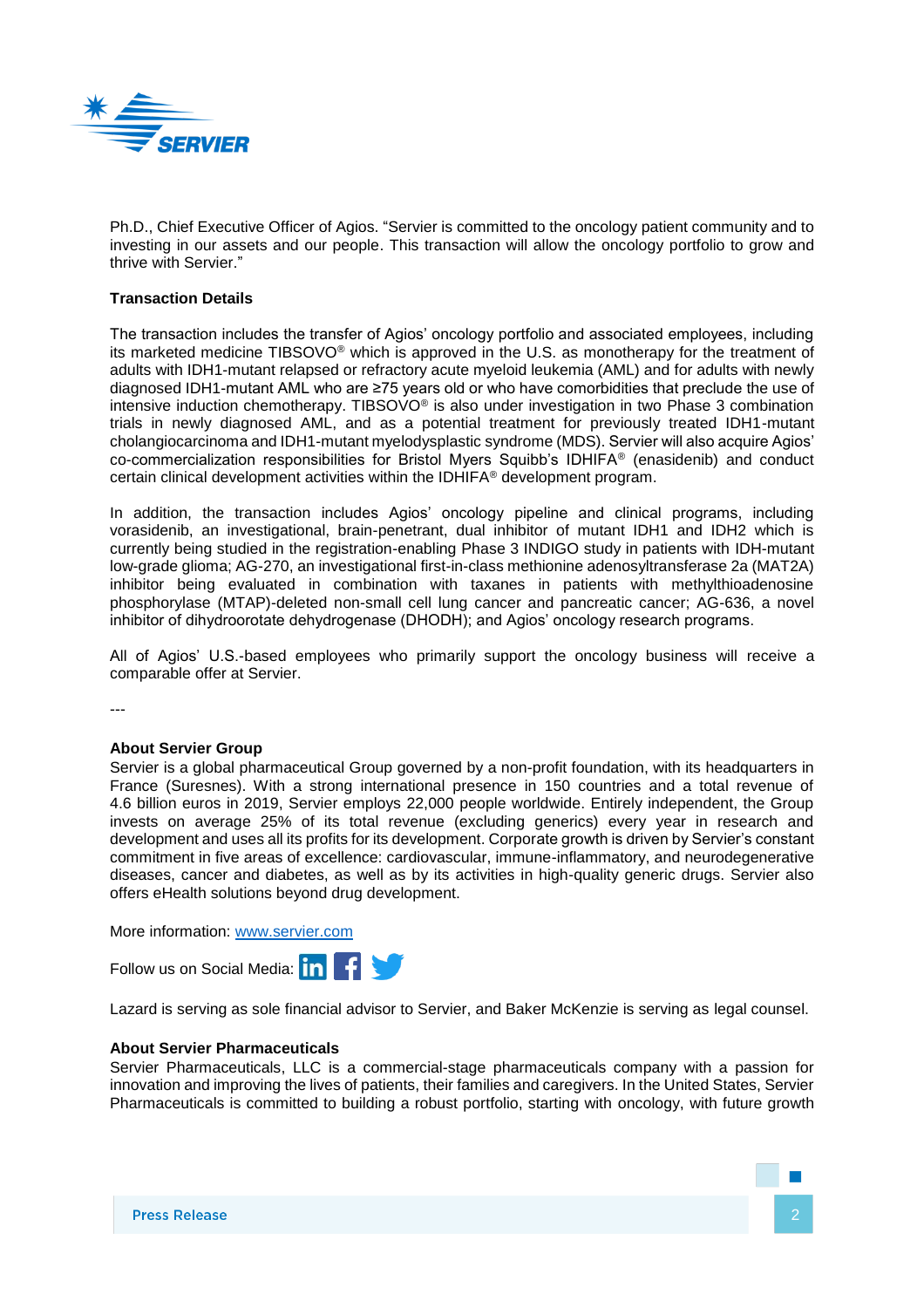

driven by innovation in other areas of unmet medical need, leveraging Servier's global portfolio and seeking acquisitions, licensing deals and partnerships.

Servier Pharmaceuticals believes co-creation is fundamental to driving innovation and is actively building alliances that bring solutions to patients' lives and can accelerate access to therapies. We are building relationships with academia, venture capitalists, biotech and pharmaceutical peers and advocates with the aim of entering into mutually beneficial and complementary partnerships where each organization's skill sets are recognized and leveraged for the benefit of patients.

With our commercial expertise, global reach, scientific expertise and commitment to clinical excellence, Servier Pharmaceuticals is dedicated to bringing the promise of tomorrow to the patients that we serve.

Learn more at [www.servier.us.](http://www.servier.us/)

#### **About Agios Pharmaceuticals**

Agios is focused on discovering and developing novel investigational medicines to treat malignant hematology, solid tumors and rare genetic diseases through scientific leadership in the field of cellular metabolism. In addition to an active research and discovery pipeline across these three therapeutic areas, Agios has two approved oncology precision medicines and multiple first-in-class investigational therapies in clinical and/or preclinical development. For more information, please visit the company's website at [www.agios.com.](http://www.agios.com/)

### **Press contacts**

Servier Group (France and worldwide) Sonia Marques [media@servier.com](mailto:media@servier.com) +33 (0)1 55 72 40 21 / + 33 (0)7 84 28 76

Servier Pharmaceuticals (U.S.) Kelly Schlemm [kelly.schlemm@servier.com](mailto:kelly.schlemm@servier.com) + 1 857. 329. 7609

#### **Disclosures**

This release contains general information about the Servier Group and its entities (hereinafter "Servier and its Affiliates") and is intended for informational purposes only. The information is thought to be reliable; however, Servier and its Affiliates make no representation as to the accuracy or completeness of the information contained herein or otherwise provided and accept no responsibility or liability, in contract, in tort, in negligence, or otherwise, should the information be found to be inaccurate or incomplete in any respect.

Servier and its Affiliates are not acting as an advisor to the recipient of this information, and the ultimate decision to proceed with any transaction rests solely with the recipient of this information. Therefore, prior to entering into any proposed transaction, the recipient of this information should determine, without reliance upon Servier or its Affiliates, the economic risks and merits, as well as the legal, tax, and accounting characterizations and consequences, of the transaction and that it is able to assume these risks.